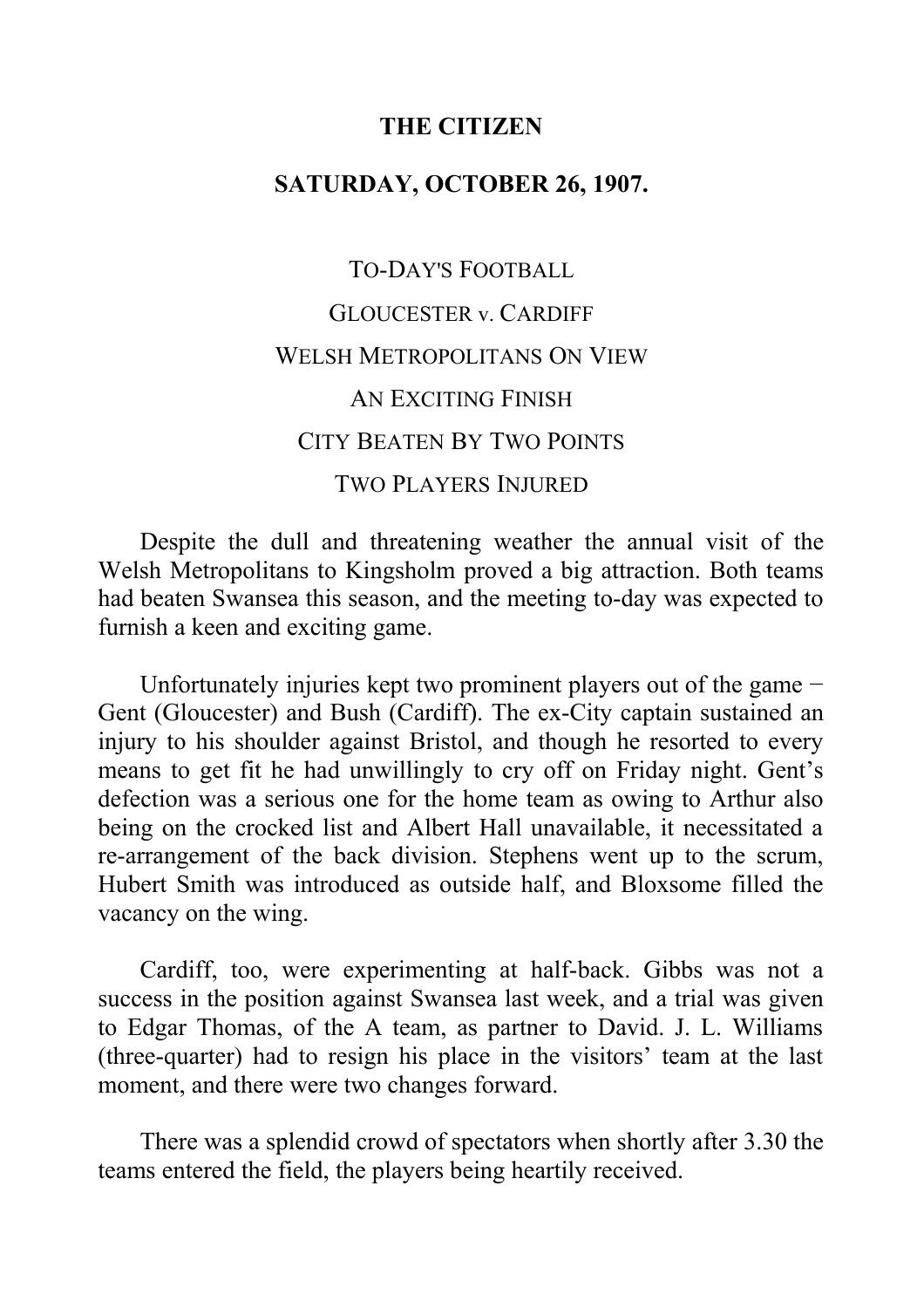Gloucester. − A. Wood, back; F. Bloxsome, C. Smith, E. Hall, A. Hudson, three-quarter backs; H. Smith, J. Stephens, half-backs; G. Vears (capt.), W. Johns, B. Parham, G. Matthews, H. Collins, D. Hollands, R. Craddock, H. Quixley, forwards.

Cardiff. – H. B. Winfield,\* back; R. A. Gibbs,\* R. T. Gabe (capt.),\* W. Spiller, R. C. Thomas, three-quarter backs; R. David,\* E. Thomas, half-backs; J. Brown, W. Neil,\* F. W. Lewis, G. Northacre, J. Casey, F. Smith, J. Pugsley, E. S. Gillard, forwards. \* Welsh Internationals

Referee : Referee : Mr. A. L. Sloper (London).

#### THE GAME

Gloucester lost the toss, and Vears started, the ball going to Winfield, who ran round and put in a fine punt to Wood. The latter replied to beyond the centre, but with his return Winfield found touch near the home 25.

Cardiff heeled from the first scrum, and after a series of exchanges, Spiller kicked down, but the ball went to touch. The visiting forwards again sent out to David, but the latter's pass was missed, and Gloucester with a fine rush, reached mid-field.

Off-side by Stephens gave Cardiff a penalty, and Winfield found touch in the Gloucester 25. David got the ball smartly from a scrum, and Thomas ran across and punted, but Gibbs failed to take. Cardiff were still in the City quarter, and David getting possession sent out a long transfer. Hall dashed up and tried to take, but the ball bounced the wrong way, and Spiller secured.

Feinting to pass he put in a nice run and transferred to Thomas, who took the ball well. He subsequently punted over the line, and the Cardiff forwards coming up there was a scramble for possession, ending in Gillard being credited with a somewhat lucky try. Winfield converted, and at the end of ten minutes' play Cardiff had secured a nice lead.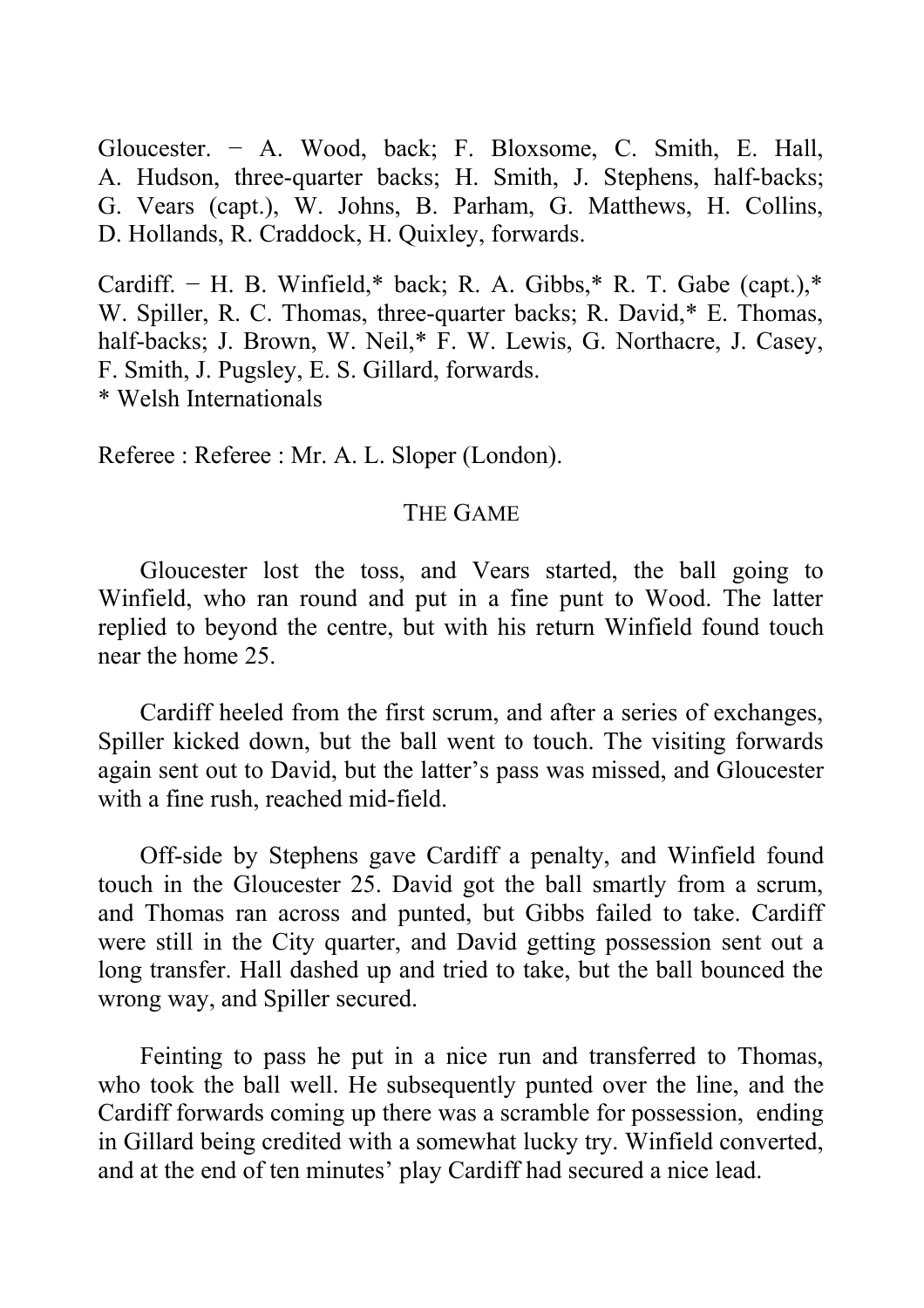Gloucester re-started, and the visitors were early penalised for off-side. Wood took a shot for goal, but was not successful. Winfield dropped out, Wood returning to touch in the Cardiff half. Ensuing play was scrambling, but another penalty fell to Gloucester for off-side by the Cardiff forwards. Wood punted high, and the Gloucester forwards followed up, but Spiller gathered, and with a clever run ran to mid-field, where he passed to Gibbs. The latter, however, missed, and Stephens kicked to touch.

Cardiff got off after this, and Gabe brought off a brilliant run. His pass, however was knocked on. Exchange kicking followed between Winfield and Wood, ending in the latter gaining ground. The Cardiff custodian, however, had the advantage in a kicking duel a little later.

In subsequent play the Gloucester forwards twice got possession, but the backs could make no headway. Hudson once threw yards back to Wood, but luckily the latter fielded all right, and got in his kick. The ball went straight to Winfield, who found touch with a beautiful kick. Gloucester were pressed in their 25, but nothing occurred of interest.

At length in some loose play, there was a lot of kicking, and Hudson and Spiller coming in collision they were both injured on the leg. There was a delay of several minutes, and the game was resumed without the injured men. Hollands came out of the scrum in place of Hudson, and Lewis did duty for Spiller.

From a line-out Vears secured and broke away, but was well tackled. Then the Cardiff backs tried passing, but Hollands effected a grand tackle of Gabe amidst cheers. Hudson now returned, but was limping.

Clever work by the City forwards down touch promised well, but the ball went out of play. Gloucester, heeling, Stephens got the ball away, and Hudson punted down. Winfield, however, fielded in fine style, and got in a lovely touch kick. Gloucester were doing well in the scrums, but the back play left a lot to be desired, the handling being especially faulty.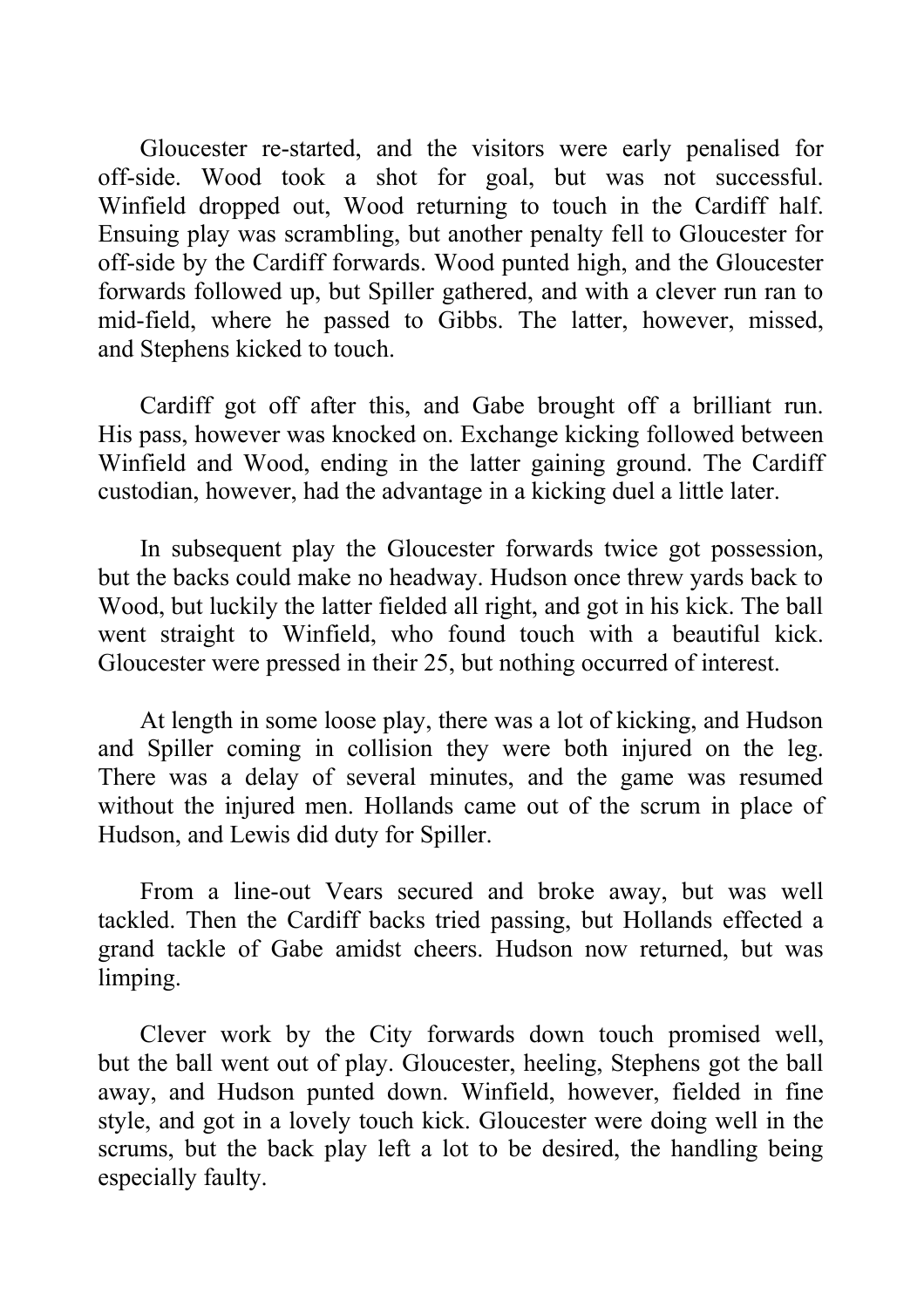Stephens, beating David, broke away cleverly from a scrum, and passed to Hubert Smith, but the latter was tackled in trying to burst through the opposition. Palpable off-side by Cardiff gave Gloucester a penalty, and Wood found touch inside the visitors' 25. The home team soon lost the position, and Cardiff came away to the centre. Hubert Smith here sustained a cut hand, and had to retire, Parham coming out at half.

Play was very scrambling, and the form, generally, was poor. Thomas relieved the monotony with a smart run, but holding too long he was fetched down by Matthews. Cardiff tried hard to improve their position, but they were easily checked.

In the home 25 Hudson intercepted an opponent's pass and rushed down touch, finally cross-kicking in the centre of the field. Hall ran up and was just going for the ball when he was foully charged by Thomas, thus allowing Winfield to gather, and get in his kick. The referee allowed the incident to pass, but it was a very bad piece of work, and the spectators showed their disgust by hooting vigorously.

Play hovered in the Cardiff half, but off-side by the visitors caused them to be penalised. Wood took a place mid-way between the centre and 25 lines, and with a grand kick landed a goal amidst great cheering. Half-time was then called.

> HALF-TIME SCORE : Cardiff ……………..……. 1 goal Gloucester ……...……. 1 goal (p)

Cardiff resumed, each side still playing fourteen men. Play opened at the centre, but brilliant passing by the Cardiff backs, and a high punt by R. Thomas put the Welshmen on the home goal. Gloucester were very seriously pressed, and a home player mis-kicking, the ball went back over the line, and Lewis was credited with a soft try. Winfield failed at goal.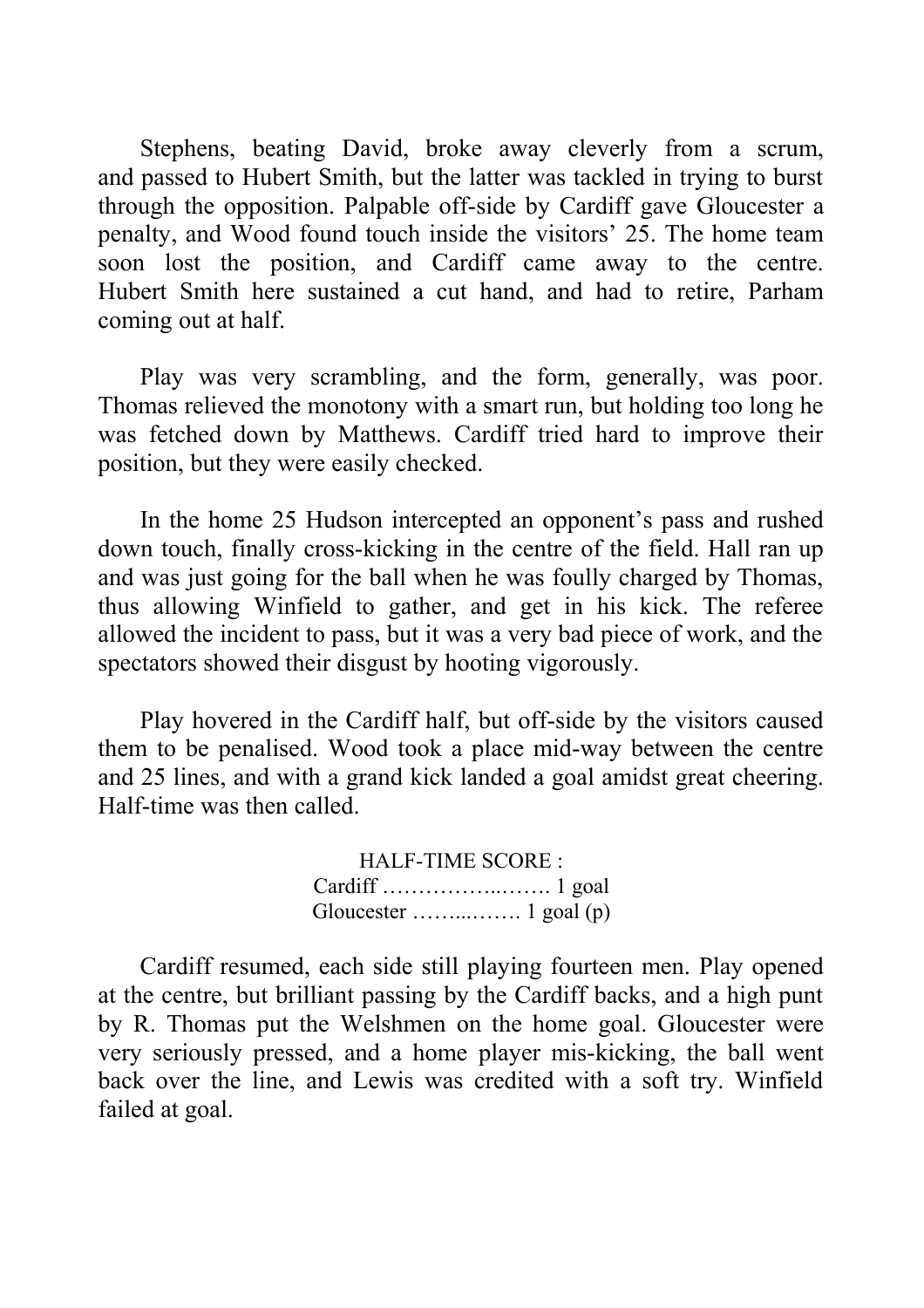Winfield replied nicely to the drop-out, and Bloxsome getting a kick charged down Brown gathered and passed to Neill. The latter, however, was finely tackled by Wood.

Heeling by the Cardiff forwards saw David pass wide to Gabe. The ball went wide, and Hudson coming through kicked past Winfield. Gibbs ran back, chased by Hudson, but the Cardiffian lost possession. Hall came along and picked up, but was collared. The ball, however, was kicked over the line, and Cardiff saved by touching down.

The drop-out was well returned, and Gloucester gained a footing in their opponents' half. Breaking away from a scrum the home forwards dribbled on, and Hudson joining in, the ball was taken over the line, and the International credited with a try. Wood failed at goal, and the City were two points behind.

Resuming, some very hot play was witnessed, both teams working desperately. Cardiff made headway with passing, and Thomas put in a fine kick which gave his side an advantage.

Subsequent operations were contested in the home half. Gloucester tried to open out, but failed badly. Then the Cardiff backs had a turn, and Hall only saved in the nick of time from a cross-kick by Thomas.

David next brought off a tricky run and was nearly through. Stephens was instrumental in bringing relief, but from a kick over the line by Winfield, Gloucester conceded a minor. Winfield fumbled the drop-out, and a scrum followed at the centre. Gloucester worked down, but good kicking by Winfield prevented them getting dangerous.

Stephens was prominent again with a pick up and pass to Bloxsome, who punted down to Winfield. The latter had his kick charged down, and four Gloucester forwards had the line at their mercy. Johns dribbled the ball over, and was about to fall on the leather when Thomas kicked the ball from under him  $-$  exceedingly hard lines for the City.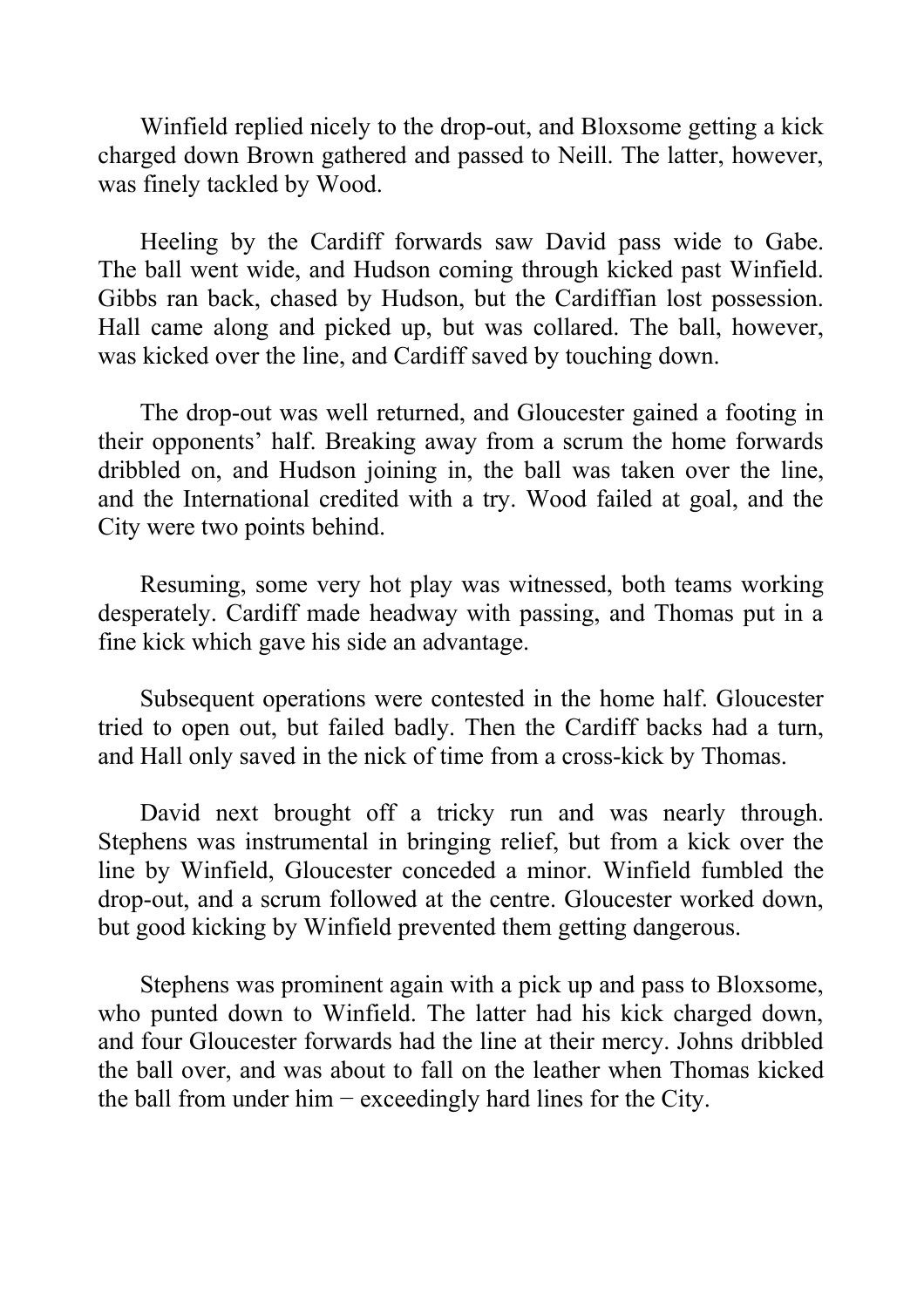Having been so near to gaining the lead, Gloucester made desperate efforts to score, and for a few minutes Cardiff had an anxious time. Three times in quick succession the Welshmen were forced to touch down.

After this Cardiff took up the running, but their play lacked the old time finish. Thomas and Gabe in turn kicked when there was a possible chance of scoring. Following some centre play David started his backs in motion, and after a fine opening by Gabe, Gibbs raced home with a fine try. Winfield failed at goal.

Encouraged by this success Cardiff attacked strongly for a few minutes, but the City defence was sound. Hudson, with a fine kick, put Gloucester inside the Cardiff half, where some desperate work was witnessed. A visiting forward was cautioned for unnecessary roughness, the spectators cheering.

A well-judged kick by "Whacker" Smith placed Gloucester in a favourable position, and the City worked hard for a score. Just on time Parham got the ball away from a scrum, and handling by all the home backs gave Hudson a chance just on the quarter line. With a superb dash the International went straight for the line, and with a final dive crossed with a fine try to the accompaniment of frantic applause.

The kick at goal was breathlessly awaited, as a successful shot meant Gloucester saving the game. Wood, however, failed at the difficult angle, and the City retired beaten by two points.

> RESULT : Cardiff ………..…. 1 goal 2 tries (11 points) Gloucester ……...1 goal (p) 2 tries (9 points)

#### REMARKS

Brighter and far more finished displays have resulted in previous meetings between Gloucester and Cardiff, but to-day's struggle was a desperately keen affair, and was exciting to a degree.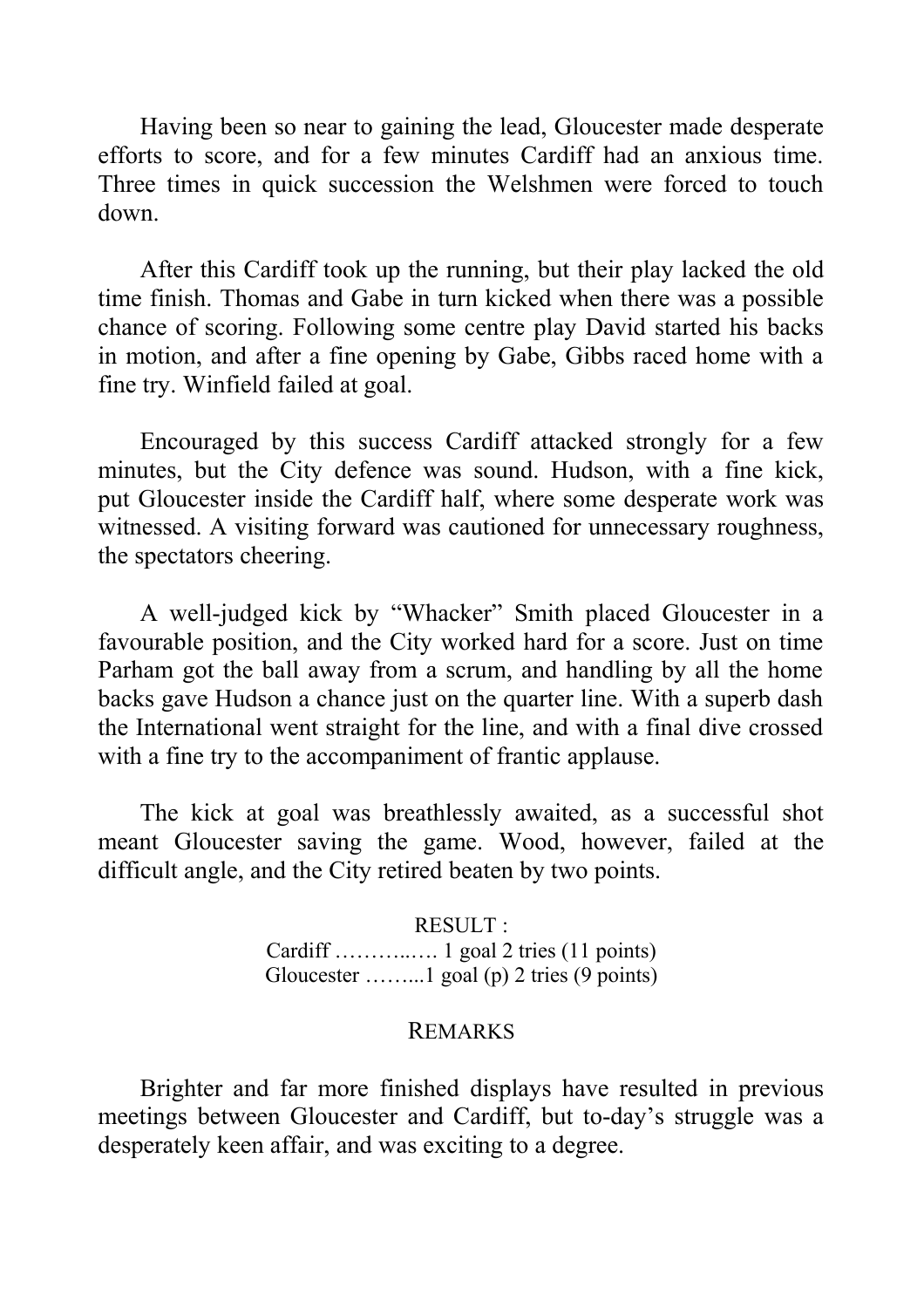The City's magnificent spurt at the end to save the game was worthy of all praise, and had Wood gained the coveted two points and placed the teams level it would have been no more than the City deserved.

Gloucester lost their great opportunity of taking the game in hand well on in the second half, when Winfield, getting his kick charged down, gave the City an open goal. Luck, however, was dead against the home men, but Johns only lost the try by a fraction of a second, Thomas kicking the ball from under his arms.

The best tries of the match undoubtedly came in the last quarter of an hour, and both the scores put on by Gibbs and Hudson respectively, were really great efforts. The other tries obtained by Cardiff had an element of luck about them, though credit must be given to R. C. Thomas for his clever cross-kicks. In the first instance there was considerable doubt as to whether a Cardiff or Gloucester man first touched down.

The Gloucester forwards added to their reputation to-day. At the start they appeared rather lax, but on settling down they played a sterling game in all departments. For once the City front did not get the usual assistance from Wood, who certainly was off-colour in finding touch. This caused the home players a lot of running about, and the wonder is that the men lasted so well.

The heavy-weights in the Cardiff pack − Brown, Neill, Smith and Casey − took some holding to-day, but the home players never let them travel far. In the scrums the City held their own fairly well, and in open play and the lines-out there was no great difference between the rival sets.

Johns, Hollands, Craddock, and Vears were, perhaps, the most noticeable of the home scrummagers, but every man put in his very best; had there been any shirking they would never have held their powerful opponents in the manner they did.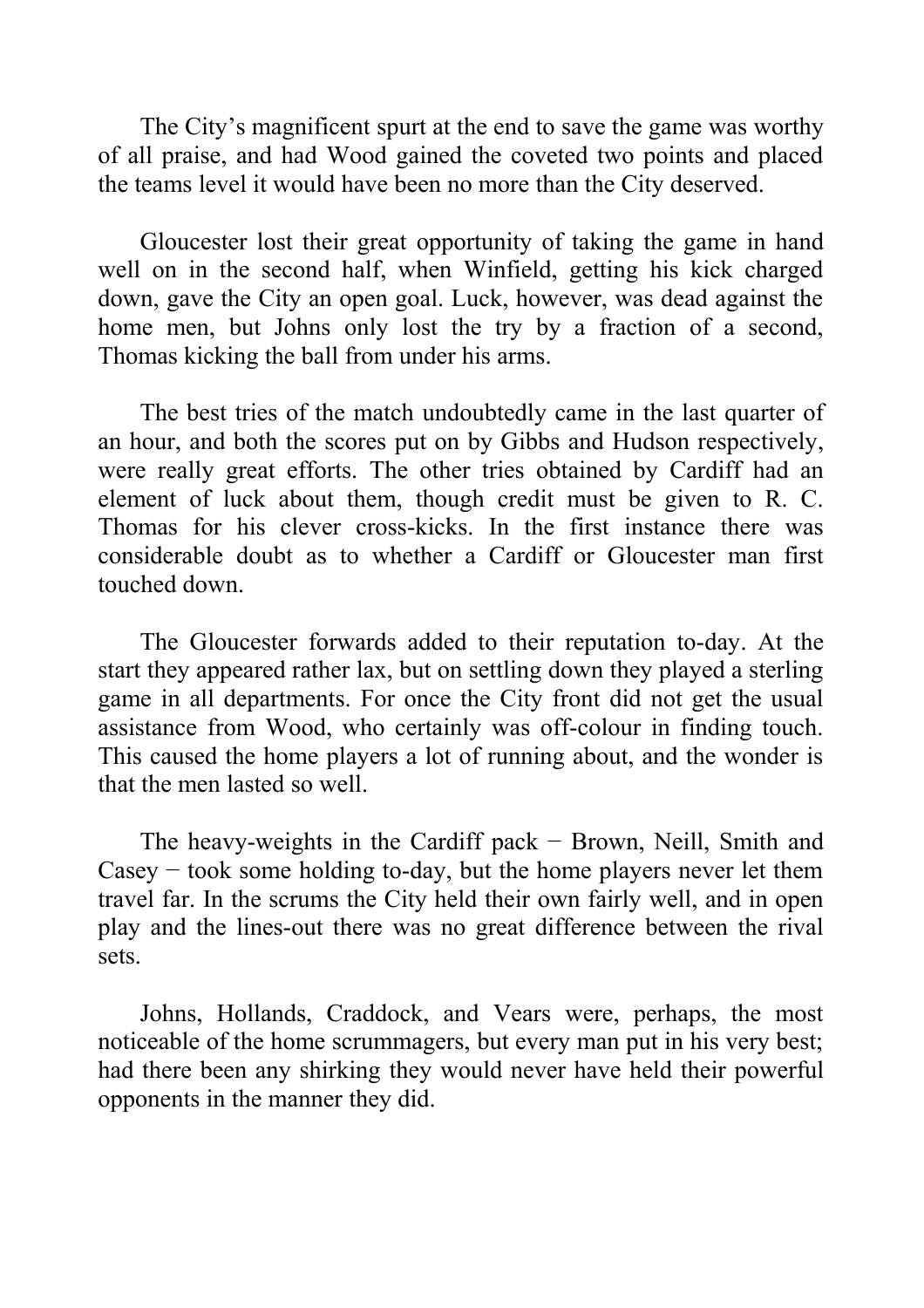It was unfortunate that the injuries to Spiller and Herbert Smith caused their permanent retirement. It upset the play of both sides, and in a manner accounted for the mistakes and loose play which occurred.

Gloucester were sadly handicapped by the absence of Gent at the scrum, for though Stephens and later Parham, did their best, they were not quick enough to keep up with such a clever trickster as David. When back in his proper position at outside half Stephens rendered good service with many useful bits of work.

At three-quarter, Gloucester had not the pace of their rivals, and they were far more effective in defence than attack. The handling was generally faulty, and the only really finished bout was when Hudson scored just at the end. Individually, the International did great things, and he was always on the look-out for work. Hall kicked well at times, and "Whacker" Smith did some good tackling. Bloxsome was rarely called upon, and he got very few passes.

Behind the Cardiff forwards David was very quick, and he took a lot of risks with long passes. They were not always well-judged, and more than once the ball went astray. Thomas shaped creditably, but at his best he is a poor substitute for Percy Bush.

The three-quarters occasionally showed glimpses of brilliance, Gabe being frequently prominent. His run which led up to Gibbs scoring was a beautiful effort.

Thomas was often in evidence, and his clever cross-kicking gave a good deal of trouble to the home side. The old Penarth player, however, marred his display with a shocking bad foul of Hall in open field. How the incident escaped the referee's notice is a mystery.

At full back, Winfield was now and again at fault, but he had the advantage over Wood in touch kicking. The Gloucester custodian otherwise did effective work, and his penalty goal was a great effort.